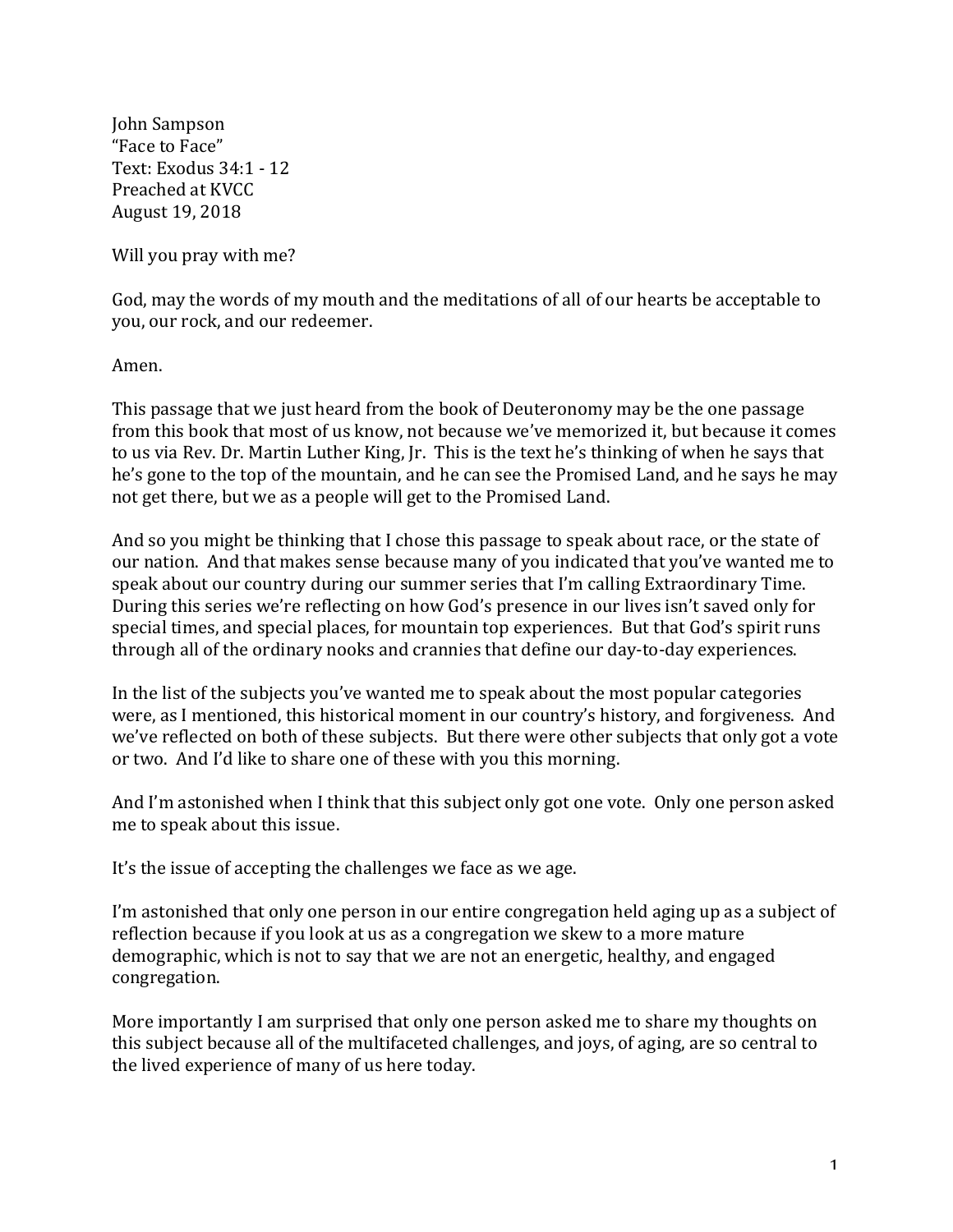Sometimes we share these challenges in fun, in a joking manner. We talk about our aches and our pains, and we dismiss them with a laugh, confessing that's what happens when you get to 60, or 70, or 80. I remember not too long ago when I tried to get off the floor after a children's sermon, and I made some kind of moan or groan, some here that morning broke out in laughter. And that's OK. I laughed too.

But there are other challenges aren't there?

There are significant changes we experience in our bodies, and in our cognitive abilities, as we age that go to the core of who we are as people.

Now today I am not thinking so much of the conditions that can make the most radical changes in our lives such as Alzheimer's, Huntington's disease, and other serious conditions. I am thinking about the more common changes we may experience that test the way we understand ourselves.

For example:

No longer can we walk up and down stairs as we used to, and it makes us question whether or not we can remain in the house we've loved so much, and has such wonderful memories for us.

We just got in an accident in our car, and we realize it's not safe to drive anymore. And we're left to contemplate a dramatic change in our independence, and our self-sufficiency.

For most of our lives we've been the providers and caregivers for our children, and now we find we need to rely more and more on our kids to help us do things around the house, make sure our finances are in good shape, and maybe do some basic things such as bathing and eating.

Aging, at a certain point, causes us to question the deepest understandings we have about ourselves, our worth, and what we want out of our lives in our final years.

I chose our reading today, not because I think it speaks to the struggles of our nation, but because I think it illuminates the struggles of our aging. And I think it shows us how something as ordinary as aging is the extraordinary location of God's continued promise of Presence in our lives.

The book of Deuteronomy is the final book of the Torah, the first five books of our Bible. In many ways it is the story of Moses, the great leader of the Israelites, coming to terms with the final movement in the extraordinary symphony of his life. After being called by God and leading the Israelites out of bondage in Egypt, receiving God's law on stone tablets, and shepherding the people through the desert to the land God promised their ancestors, Moses comes to the brink of attaining his life's work and is told by God that he can see the Promised Land, but like Martin Luther King, he won't attain it himself. This is due to an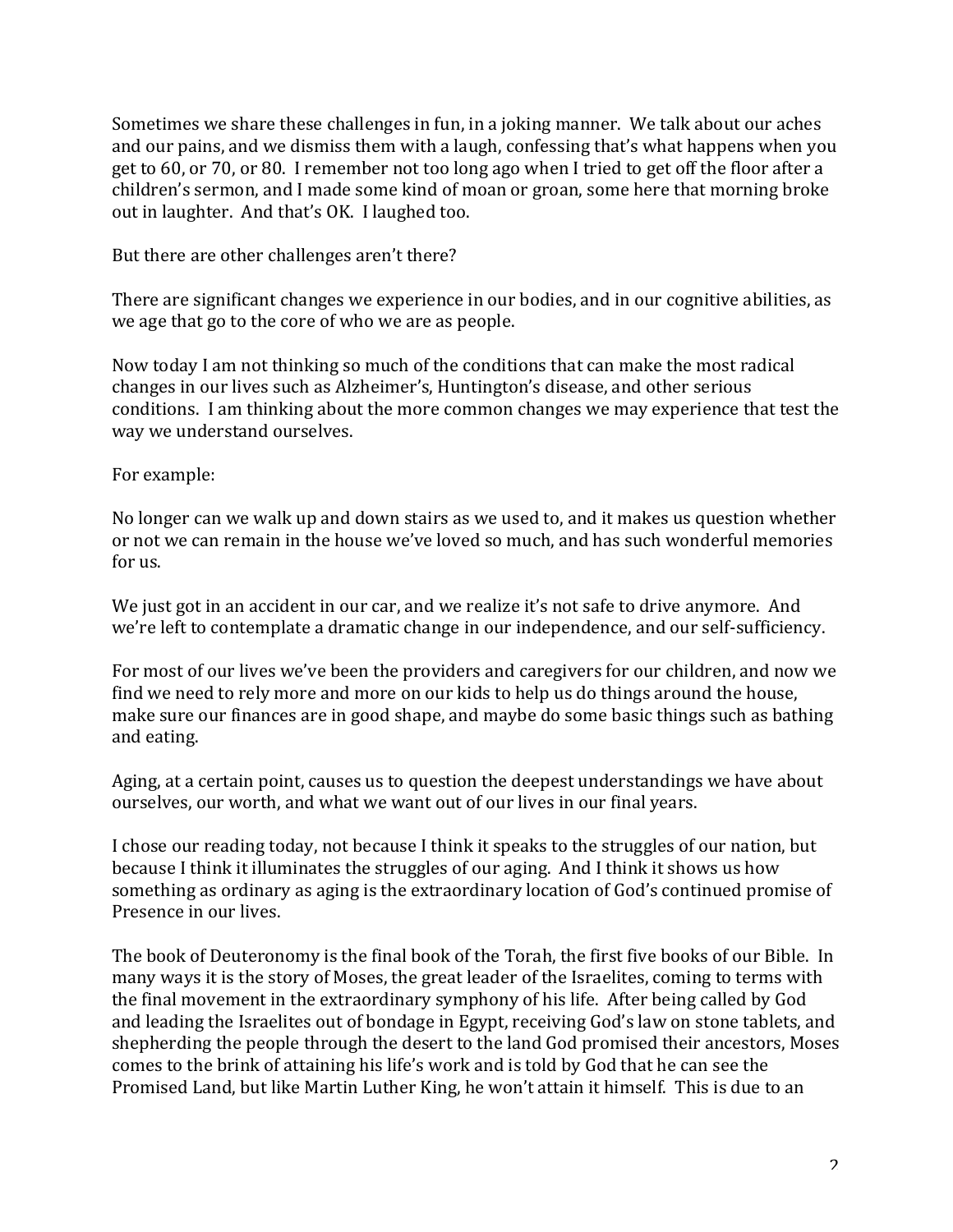earlier episode in which Moses doesn't show God the proper respect when performing a miracle.

In Deuteronomy, in the record of the final moments of his life, Moses puts his affairs in order. He identifies his successor, Joshua. He reiterates God's law to the people. He brings the Israelites to the border of their new home. And now he has to let it all go.

Where he was the leader of the people, he has to accept that there is a new leader with a new mission that will takes skills and strengths he no longer has. And he has to let go.

Where Moses relied on the strength and stamina of his body to cross desserts and wastelands, he has to accept that his body won't last forever. And he has to let go.

Where he has worked and planned his whole life to get his people to the Promised Land, he has to accept he will never realize the greatest hope of his life's work. And he has to let go.

There are some who think that the stories of the Bible can seem remote, and disconnected from our modern lives. And I get where that kind of critique can come from. But this story of Moses and his last days sits right in this room this morning. This story of Moses accepting the great accomplishments, but also the profound incompleteness of his life, may be in some of our hearts this morning.

How do you hear this story of Moses and his final days?

I was speaking to someone in our congregation about this story and I said I thought it was bittersweet, for all of the reasons I've been sharing. I told her I wondered what Moses must have been thinking as he stood on that mountain looking out to the land that God denied him. And she said to me something like, "Oh Moses would be fine. He obeyed God his whole life, and now he'd accept God's judgment that he wouldn't enter the Promised Land. He'd obey God to the end." It's a paraphrase, but that's the gist of it.

I find this idea of obedience to God to the end of one's life fascinating. It's certainly there in the text. But I am not sure I considered the implications of it when I had thought about the reality of aging, as we experience it in our own lives, here today.

As Moses stands on that mountain, knowing he's been superseded by a new leader, knowing he'll never enter the Promised Land, even though he spent his whole life working towards it, knowing that his life is coming to its literal end, he doesn't resist. He's able to look out, and I like to think his heart is filled with deep joy for his people, and a great sense of accomplishment in the part he played in God's plan for her chosen people.

And I think the key here is this idea of obedience, of active acceptance of where one is in life, of the limitations of that place, and of the realistic possibilities of what lies ahead.

When I think of those of us who struggle the most with certain aspects of aging I often feel that the real struggle is the struggle of acceptance of how we are changing, how the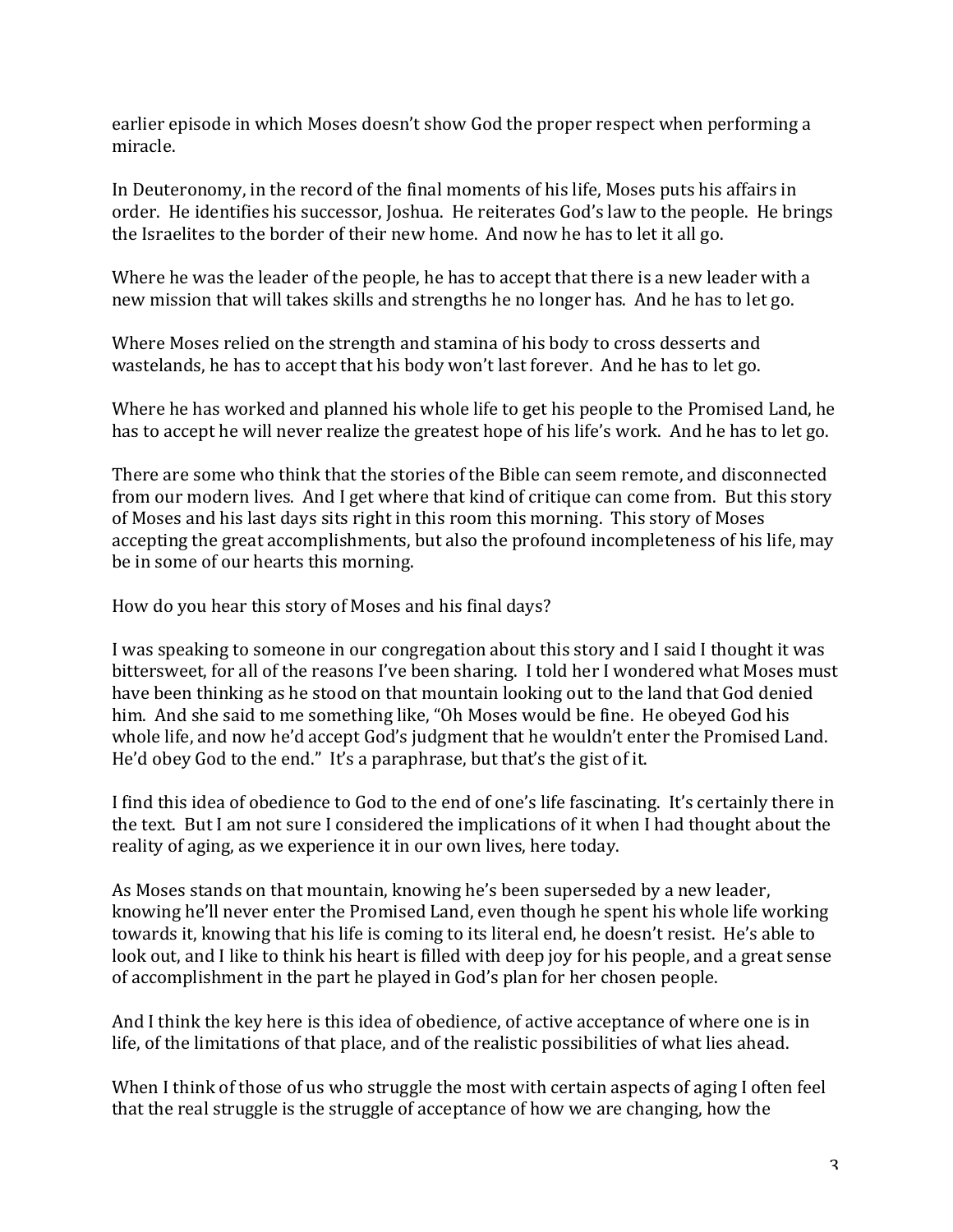physical reality of our bodies are changing, how our self image is changing, how our independence is changing.

We don't continue to live in our house of 50 years, even though we fall time after time, because we like falling. We hold on to that house because of what it means to us, and our image of ourselves, and we find we can't let go of that image, because we fear we would be letting go of who we are.

We refuse to give up our car not because we don't understand that we keep getting in accidents. We refuse to give it up because it means we're no longer self sufficient, we're no longer who we believe ourselves to be.

We refuse to stop talking about our college days that happened over 70 years ago, not because they were so great, but because we are trying to process what they mean to our own identity.

As we age it is normal and right to have to make heart-wrenching decisions that will change our self-identities. But we have a choice of how we will make these decisions. Will we stay in fear and refuse to move ahead in the transformation that aging calls us to? Or will we accept the invitation and let go of our understanding of ourselves and become the new people God is calling us to be? Because God is still calling us to new life, newly defined life, at 60, at 70, at 80, 90 and 100.

From a developmental perspective when we can process our histories, and accept our place along the spectrum of aging, letting go of old understandings of ourselves, and replacing them with more appropriate self-images, we free the energy of our minds and our hearts to share with others our wisdom, and support for the living of their lives, just as Moses did with the Israelites as they prepared to enter the Promised Land.

It's only when Moses accepts his life is entering the final stretch that he consciously and deliberately shares his memories of his experience of God on Horeb with his spiritual children so that they can have fruitful and productive lives in a new land.

It's only when we have accepted where we are on the aging spectrum that we often begin to consciously and explicitly share our stories and histories with our children, and their children.

And it's in this acceptance that there is the possibility of love breaking forth. Love the power of connection and relationship that overcomes the powers of isolation and solitude, which so often haunt the older members of our community.

As I mentioned at the beginning of this reflection, only one person offered this subject up for consideration. But like forgiveness, or the state of our nation, aging is such a complex and multivalent subject. It's a subject we will revisit, and reconsider from many perspectives, over time. Because it is a subject that profoundly impacted Moses standing there on the Mount Nebo, and it is a subject, which sits here in our pews this morning.